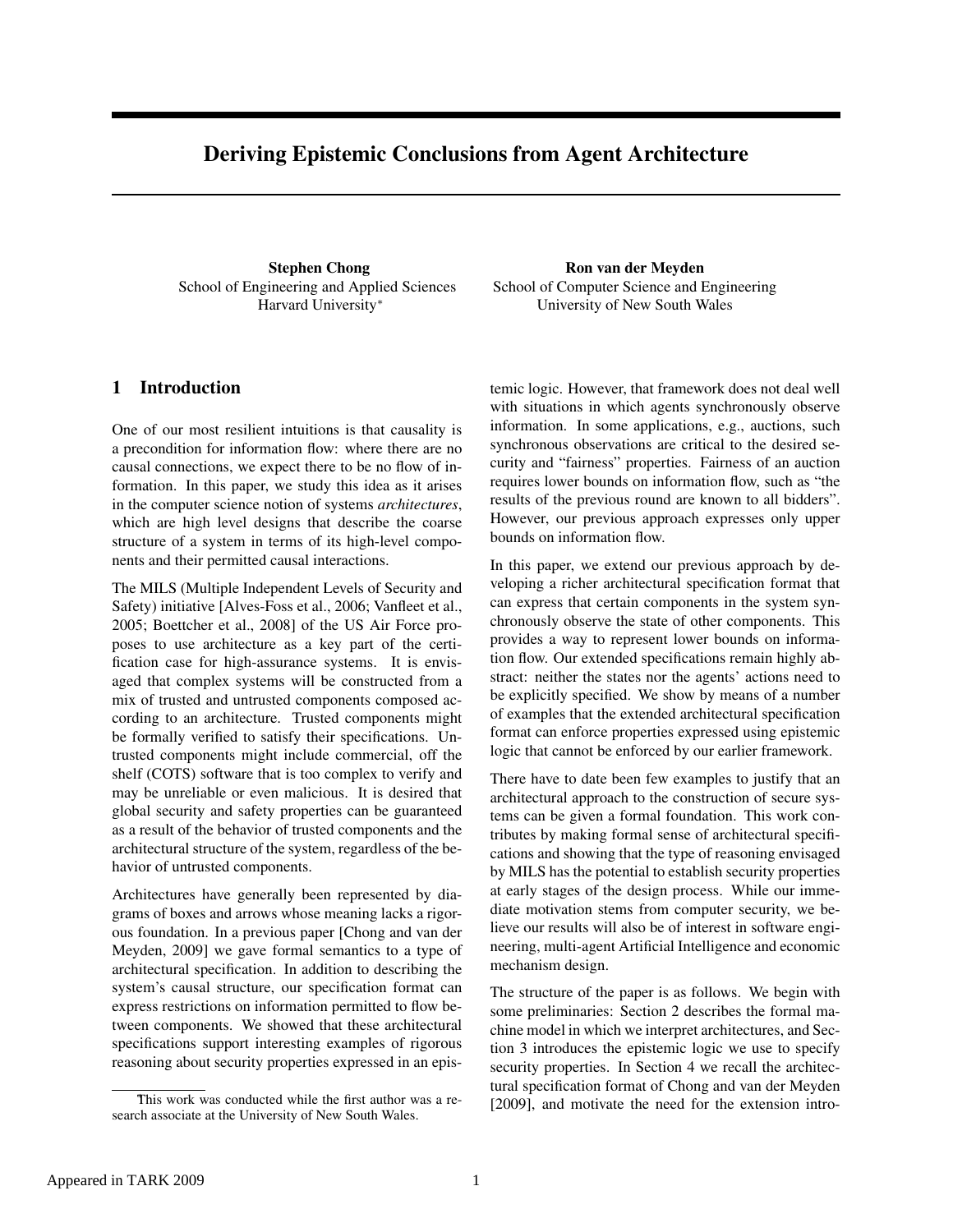duced in the present paper. We define this extension and its semantics in Section 5. This is followed by a number of sections that give applications of the extended architectural specification format: Section 6 deals with a bulletin board architecture, Section 7 concerns an architecture for auction systems, and Section 8 presents a general condition under which a group of agents is able to audit all flows of information from one part of the system to another. Some concluding remarks are made in Section 9.

## 2 Machine model

Intuitively, the architectural specifications we develop in this paper are interpreted in systems consisting of agents that have state-changing actions and an ability to make observations of the system state. Following terminology from the security literature, we refer to agents as *domains*; the motivation for this usage is that we may be interested in information flows between classes of agents (e.g., all agents cleared to read classified documents) in addition to single agents. Actions are assumed to be deterministic. We assume that domains operate asynchronously.

We formalize systems using a *state-observed* machine model [Rushby, 1992], which defines deterministic statebased machines. A machine has a set of actions A, and each action is associated with a security domain. Intuitively, if action  $a$  is associated with domain  $u$ , then  $a$ represents a decision, choice, or action taken by the system component represented by  $u$ . Actions deterministically alter the machine state, and we assume that the observations of each security domain are determined by the current machine state.

Formally, a machine is a tuple  $M =$  $\langle S, s_0, A, \text{step}, \text{obs}, \text{dom} \rangle$  where S is a set of states,  $s_0 \in S$  is the *initial state*, A is a set of *actions*, step :  $S \times A \rightarrow S$  is a deterministic transition relation,  $dom: A \rightarrow D$  associates a domain with each action, and observation function obs :  $D \times S \rightarrow O$  describes for each state what observations can be made by each domain, for some set of observations O.

We assume that it is possible to execute any action in any state: function step is total. Given sequence of actions  $\alpha \in A^*$ , we write  $s \cdot \alpha$  for the state reached by performing the each action in turn, starting in state  $s$ . We define s  $\cdot \alpha$  inductively using the transition function step, by ( $\epsilon$ denotes the empty sequence)

$$
s \cdot \epsilon = s ,
$$
  

$$
s \cdot \alpha a = \mathtt{step}(s \cdot \alpha, a) .
$$

For notational convenience, we write  $\cos_u$  for the function  $obs(u, \cdot)$ , and  $obs_u(\alpha)$  for  $obs_u(s_0 \cdot \alpha)$ , where  $\alpha \in A^*$ . If  $G \subseteq D$  is a group of agents, we write  $obs_G(\alpha)$  for the tuple  $(obs_u(\alpha))_{u \in G}$ . We also write  $A_u = \{a \in A \mid \text{dom}(a) = u\}$  for the set of actions belonging to  $u \in D$ .

Given a sequence  $\alpha \in A^*$ , the *view* of  $\alpha$  of a group of domains  $G$  is the sequence of  $G$ 's observations and actions that belong to  $G$ . The function view<sub>G</sub> with domain A<sup>∗</sup> is defined inductively by:

$$
\begin{array}{ll}\mathsf{view}_G(\epsilon) = \mathsf{obs}_G(s_0)\;,\\ \mathsf{view}_G(\alpha a) = \\ \begin{cases}\mathsf{view}_G(\alpha)\,a\,\mathsf{obs}_G(s_0\cdot \alpha a) & \text{if }\mathsf{dom}(a)\in G\;,\\ \mathsf{view}_G(\alpha)\circ \mathsf{obs}_G(s_0\cdot \alpha a) & \text{otherwise}\;. \end{cases}\end{array}
$$

The definition uses the absorptive concatenation operator  $\circ$ : for set X, sequence  $\alpha \in X^*$ , and element  $x \in X$ ,  $\alpha \circ x = \alpha$  if x is equal to the last element of  $\alpha$ , and  $\alpha \circ x = \alpha x$  otherwise. Intuitively, G's view is the information that the group  $G$  would have if it were acting as a single agent operating with asynchronous perfect recall, remembering all its distinct observations and actions, but not being aware of the duration of invariant observations. When  $G = \{u\}$  is a singleton, we write view<sub>u</sub> for view<sub>G</sub>. When G is not a singleton, view<sub>G</sub>( $\alpha$ ) can be understood as the maximal information that the group could have if we were to give it the ability to instantaneously communicate within the group any new information that any agent in the group acquires.

Finally, for any sequence of actions  $\alpha \in A^*$ , we write  $\alpha \upharpoonright G$  for the subsequence of  $\alpha$  of actions whose domain is in the set  $G$ .

#### 3 Specification Language

We use an epistemic logic to express information flow properties of architectures, with grammar:

$$
\phi, \psi ::= \top | p | \neg \phi | \phi \land \psi | \mathcal{K}_G \phi
$$
  

$$
\mathcal{K} ::= K | D | E | C
$$
  

$$
G, H \text{ range over groups of domains}
$$

Formulas  $\top$ ,  $p$ ,  $\neg \phi$ , and  $\phi \land \psi$  are standard from propositional logic:  $\top$  is always satisfied, p is a propositional constant,  $\neg \phi$  is satisfied if  $\phi$  is not satisfied, and  $\phi \land \psi$ is satisfied if both  $\phi$  and  $\psi$  are satisfied. Epistemic formula  $\mathcal{K}_G\phi$  is satisfied if the group of domains G have knowledge of type  $K$  of formula  $\phi$ , where  $K$  ranges over  $K, D, E$ , and C. The formula  $D_G \phi$  says G has distributed knowledge of  $\phi$ ;  $E_G \phi$  says every domain in G knows  $\phi$ ; and  $C_G\phi$  says G has common knowledge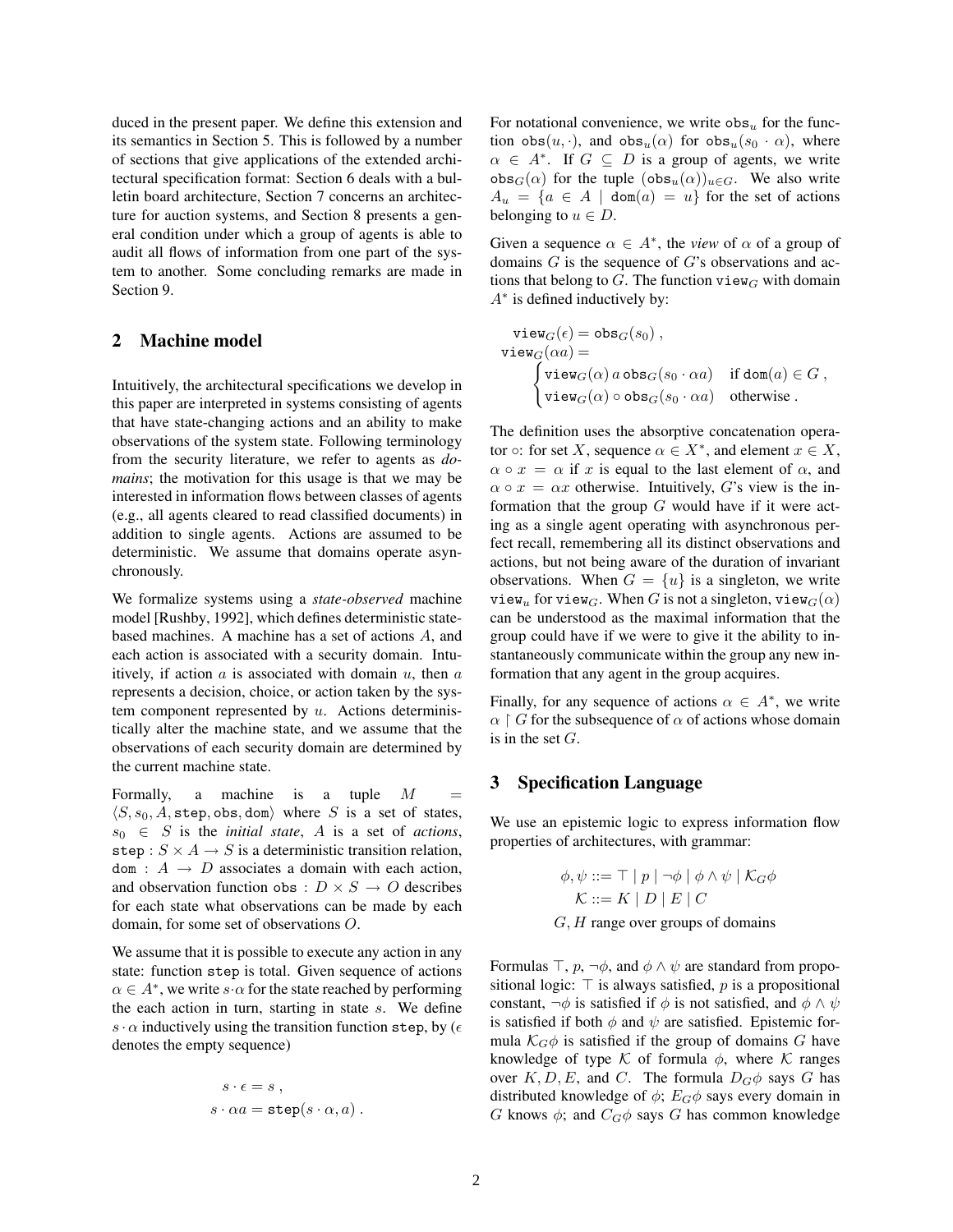of  $\phi$ . The operator  $K_G$  represents a novel distributedknowledge-like notion that we call *group* knowledge.

Formulas are interpreted using a possible worlds semantics, where a world is a sequence of actions  $\alpha \in A^*$ . To interpret epistemic formulas, we require appropriate indistinguishability relations for each type of epistemic operator. Two sequences of actions  $\alpha \in A^*$  and  $\alpha' \in A^*$ are indistinguishable to a group of domains  $G$ , written  $\alpha \approx_G \alpha'$ , if G's views of the two sequences are identical:  $\alpha \approx_G \alpha' \iff \text{view}_G(\alpha) = \text{view}_G(\alpha')$ . If  $G = \{u\}$  we write  $\approx_u$  for  $\approx_G$ : this is a standard notion of asynchronous perfect recall indistinguishability for a single agent.

As usual, we define indistinguishability relations  $\approx_G^{\mathcal{K}}$ over action sequences, for group  $G \subseteq D$  and knowledge kinds  $\mathcal{K} \in \{K, D, E, C\}$ :  $\approx_G^K$  is  $\approx_G$ ;  $\approx_G^D$  is the intersection of  $\approx_u$  for all  $u \in G$ ;  $\approx_G^E$  is the union of  $\approx_u$  for all  $u \in G$ ; and  $\approx_G^C$  is the reflexive transitive closure of  $\approx_G^E$ . In addition to the standard abbreviations, we write  $K_u \phi$  as shorthand for  $K_{\{u\}} \phi$ ; this is the same as  $E_{\{u\}} \phi$ ,  $D_{\{u\}}\phi$  and  $C_{\{u\}}\phi$ .

A *proposition* is a set  $X \subseteq A^*$ . We say proposition X is *non-trivial* if  $X \neq \emptyset$  and  $X \neq A^*$ . An *interpretation function*  $\pi$  is a function from propositional constants to propositions.

We define the semantics of the logic using satisfaction relation  $M, \pi, \alpha \models \phi$ , which intuitively means that formula  $\phi$  is true given interpretation function  $\pi$ , and machine M that has executed sequence  $\alpha \in A^*$ . Figure 1 defines satisfaction relation  $M, \pi, \alpha \models \phi$ . We write  $M, \pi \models \phi$  if for all  $\alpha \in A^*$  we have  $M, \pi, \alpha \models \phi$ .

To reason about information that is locally known to a group of domains  $G$ , we introduce  $G$ -local propositions [Engelhardt et al., 1998], and G-action-local propositions. A proposition is  $G$ -local if the view of domains G suffices to decide the proposition. Formally, a set of states X is a G-local proposition if for all  $\alpha, \alpha' \in A^*$ , if  $\alpha \approx_G \alpha'$ , then  $\alpha \in X \iff \alpha' \in X$ . A proposition is  $G$ -action-local if the actions of domains in  $G$  suffice to decide the proposition. Formally, a set  $X \subseteq A^*$ is a *G*-action-local proposition if for all  $\alpha, \alpha' \in A^*$  if  $\alpha \restriction G = \alpha' \restriction G$ , then  $\alpha \in X \iff \alpha' \in X$ . Note that any G-action-local proposition is a G-local proposition, but not vice-versa. As usual, we abbreviate  $\{u\}$  to u in these notions.

#### 4 Architectures

In this section we recall the notion of architecture and its semantics as introduced in Chong and van der Meyden [2009] and give an example that motivates the need for the extension that we develop in the present paper.

Architectures are specifications of the causal structure of a system that place constraints on the permitted flows of information between security domains. Figure 2 gives an example of an architecture for an electronic election system, comprised of a number of voters  $v_1 \ldots v_n$ , and an election authority ElecAuth.



Figure 2: An architecture for elections

Intuitively, this diagram represents that the voters submit information (their votes) to the election authority, who returns the result of the election to the voters. In addition to these permitted information flows, the diagram also implies that some flows of information are prohibited. In particular, since there is no edge from a voter to any other voter, direct communication between voters through the election system is not permitted. Further, the election authority is not permitted to return more information to any voter than the results. In particular, the details of any individual voter's vote should not be revealed, except to the extent that information about it might be deducible from the result of the election.

Formally, an architecture is a pair  $A = (D, \rightarrow)$ , where D is a set of security domains, and  $\rightarrow \subseteq D \times D \times (L \cup$  $\{\top\}$ ), where  $\mathcal L$  is a set of function names. We write  $u \rightarrow v$  when  $(u, v, f) \in \rightarrow$ , and write  $u \rightarrow v$  as shorthand for  $\exists f$ .  $(u, v, f) \in \rightarrow$ , and  $u \nrightarrow v$  as shorthand for  $\neg \exists f. (u, v, f) \in \rightarrowtail$ .

The intuition for the relation  $u \rightarrow v$  is that information flow from  $u$  to  $v$  is permitted, but may be subject to constraints. In case  $f = \top$ , there are no constraints on information flow from  $u$  to  $v$ : any information that may be possessed by  $u$  is permitted to be passed to  $v$  when  $u$ acts. If  $f \in \mathcal{L}$  then information is allowed to flow from domain u to domain v, but it needs to be *filtered* through the function denoted by  $f$ : only information output by this function may be transmitted from u to v. If  $u \nrightarrow v$ then no direct flow of information from  $u$  to  $v$  is permitted.

Architectures are required to have the following properties:

Arch1. For all  $u, v \in D$ , there exists at most one  $f \in$  $\mathcal{L} \cup \{\top\}$  such that  $u \nrightarrow v$ .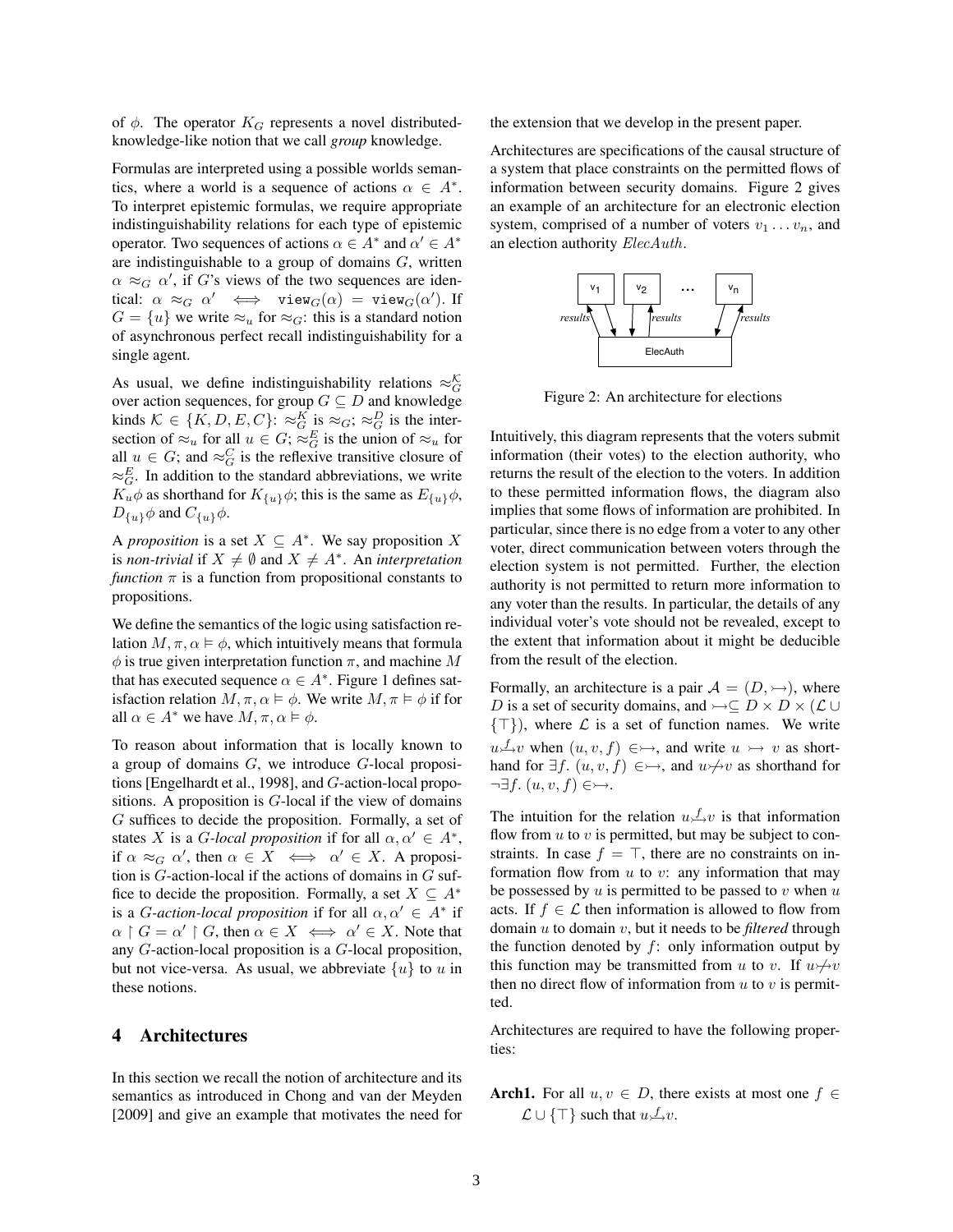$$
M, \pi, \alpha \models \top
$$
  
\n
$$
M, \pi, \alpha \models p \quad \text{iff } \alpha \in \pi(p)
$$
  
\n
$$
M, \pi, \alpha \models \neg \phi \quad \text{iff } M, \pi, \alpha \not\vdash \phi
$$

$$
M, \pi, \alpha \vDash \top
$$
\n
$$
M, \pi, \alpha \vDash \phi \land \psi \quad \text{iff } M, \pi, \alpha \vDash \phi \text{ and } M, \pi, \alpha \vDash \psi
$$
\n
$$
M, \pi, \alpha \vDash p \quad \text{iff } \alpha \in \pi(p)
$$
\n
$$
M, \pi, \alpha \vDash \mathcal{K}_G \phi \quad \text{iff } M, \pi, \alpha' \vDash \phi \text{ for all}
$$
\n
$$
\alpha' \in A^* \text{ s.t. } \alpha \approx_G^{\mathcal{K}} \alpha'
$$

Figure 1:  $M, \pi, \alpha \models \phi$ 

Arch2. The relation  $\rightarrow$  is reflexive in that for all  $u \in D$ we have  $(u, u, \top) \in \rightarrowtail$ .

The first condition requires that all permitted flows of information from  $u$  to  $v$  are represented using a single labeled edge. Intuitively, any policy with multiple such edges can always be transformed into one satisfying this condition, by combining the pieces of information flowing across these edges into a tuple that flows across a single edge. The second condition is motivated from the fact that information flow from a domain to itself cannot be prevented. When drawing architectures, we annotate arrows between domains with the filter function names and elide reflexive arrows. For arrows drawn without a label, and elided reflexive arrows, the implied label is  $\top$ .

Architectures do not define the interpretations of the function names L. If  $A = (D, \rightarrow)$  is an architecture, an *interpretation* for A is a tuple  $\mathcal{I} = (A, \text{dom}, I)$ , where A is a set of actions, dom :  $A \rightarrow D$  assigns these actions to domains of A, and I is a function mapping each  $f \in \mathcal{L}$ to a function with domain  $A^*$  (and arbitrary codomain). We call the pair  $(A, \mathcal{I})$  an *interpreted architecture*.

Intuitively, if  $u \not\perp v$  and  $\alpha \in A^*$  and  $a \in A$  is an action with dom(a) = u, then  $I(f)(\alpha a)$  is the information that is permitted to flow from  $u$  to  $v$  when the action  $a$  is performed after occurrence of the sequence of actions  $\alpha$ . Based on this intuition, we may define a function  $fta_u$ with domain  $A^*$  that captures that maximal information that domain  $u$  is permitted to have after a sequence of actions has been executed.

Given extended architecture  $(D, \rightarrow)$  and an architectural interpretation  $\mathcal{I} = (A, \text{dom}, I)$ , the function  $\text{fta}_u$  is defined inductively by  $\text{fta}_u(\epsilon) = \epsilon$ , and, for  $\alpha \in A^*$  and  $a \in A$ ,

$$
\mathtt{fta}_u(\alpha a) = \begin{cases} \mathtt{fta}_u(\alpha) & \text{if $\mathtt{dom}(a) \not\!\rightarrow\! u$} \\ \mathtt{fta}_u(\alpha)(\mathtt{fta}_{\mathtt{dom}(a)}(\alpha), a) & \text{if $\mathtt{dom}(a) \xrightarrow{\top} u$} \\ \mathtt{fta}_u(\alpha)\mathtt{I}(f)(\alpha a) & \text{if $\mathtt{dom}(a) \xrightarrow{\f} u$} \end{cases}
$$

The intuition for this definition is as follows. First, the value  $fta_u(\alpha)$  is to be understood as a concrete representation of the maximal information that domain  $u$  is permitted to have after the sequence of actions  $\alpha$  has been performed. The recursive definition describes how this maximal information grows when the action  $a$  is performed after  $\alpha$ . This depends on the nature of the edge, if any, from  $dom(a)$  to u. The first clause says that if there is no edge from  $dom(a)$  to u, then u is not permitted to learn anything when  $a$  is performed. That is, we have  $\text{fta}_u(\alpha a) = \text{fta}_u(\alpha)$ , so u's maximal information before and after the action is the same. The second clause says that if  $\text{dom}(a) \rightarrow u$ , then the additional information that  $u$  may have after  $a$  is the maximal information that the domain dom( $a$ ) performing the action had before  $a$ (i.e.  $\text{fta}_{\text{dom}(a)}(\alpha)$ ), together with the fact that the action a has just been performed. Finally, in the case of edges of the form  $\text{dom}(a) \neq u$ , the interpretation of the function name  $f$  defines the additional information that  $u$  may acquire when a is performed.

A machine complies with an interpreted extended architecture if it has appropriate domains and actions, and for each domain u, what u observes in state  $s_0 \cdot \alpha$  is determined by  $fta<sub>u</sub>(\alpha)$ . We call such a machine *FTAcompliant*. ("FTA" is derived from *filtered transmission* of information about *actions*.)

Definition 1 (FTA-compliant) *A machine* M =  $\langle S, s_0, A, D, \text{step}, \text{obs}, \text{dom} \rangle$  *is FTA-compliant with an interpreted architecture*  $(A, \mathcal{I})$ *, with*  $\mathcal{A} = (D', \rightarrow)$  *and*  $\mathcal{I} = (A', \text{dom}', \text{I}), \text{ if } A = A', \text{ } D = D', \text{ dom} = \text{dom}'$ *and for all domains*  $u \in D$  *and all*  $\alpha, \alpha' \in A^*$ , *if*  $\texttt{fta}_u(\alpha) = \texttt{fta}_u(\alpha') \text{ then } \texttt{obs}_u(\alpha) = \texttt{obs}_u(\alpha').$ 

It is shown in Chong and van der Meyden [2009] that this definition of architectures and their semantics, together with some restrictions on the permitted interpretations of the function names, provides a specification format that, although highly abstract, already suffices to ensure that certain interesting epistemic consequences hold in any system that complies with the specification. For example, it is shown that, under some mild assumptions, the election architecture enforces the property that voters' actions in the system are anonymous. More precisely, any proposition considered possible by any voter  $v$  about other voters is also considered possible by  $v$  if we permute the names of the other voters. The assumptions required are that any action available to a voter is also available to any other voter and that the results function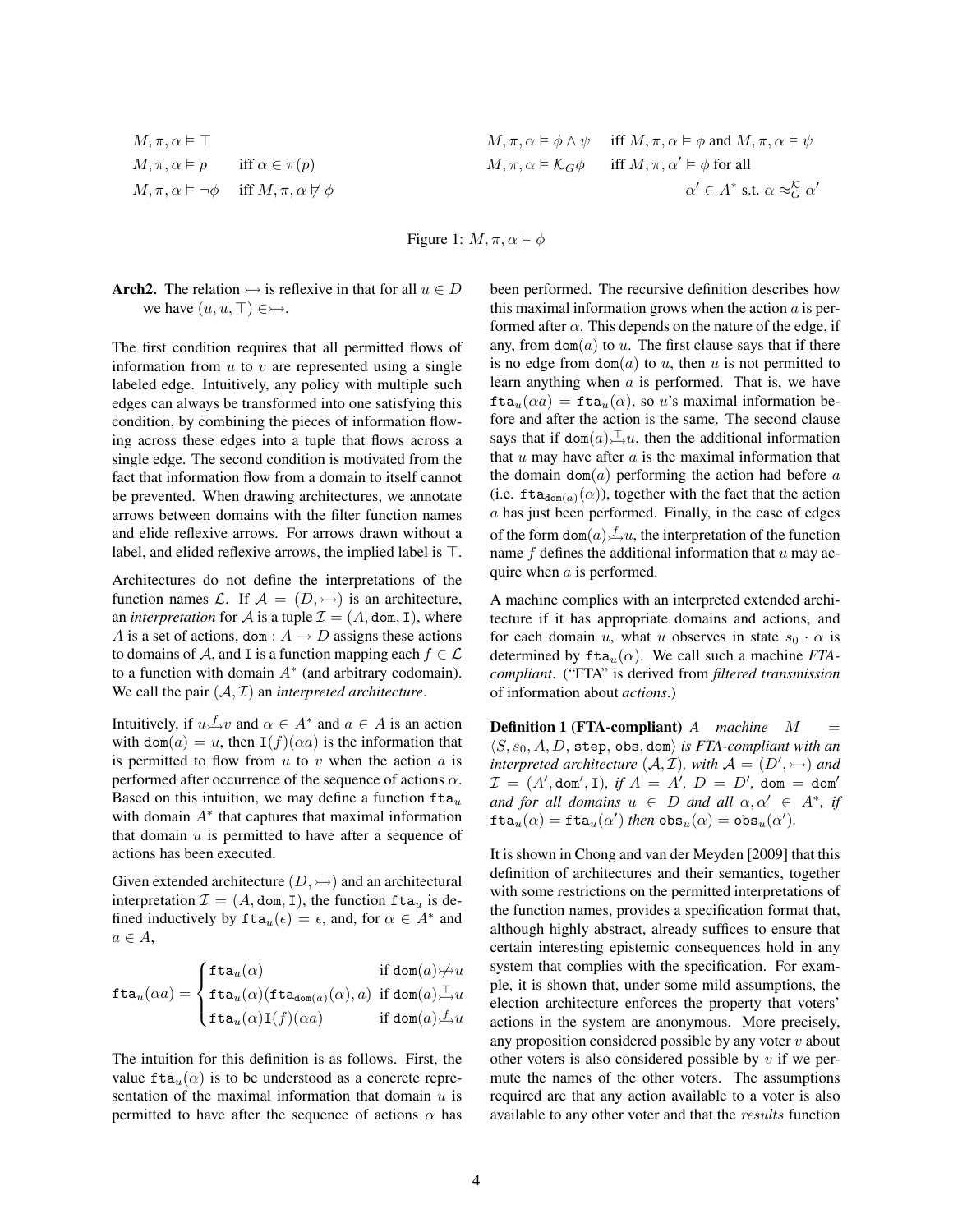is invariant under permutation of the voters, so that the results depend only on what the votes were, not on which voter did what.

Note that this result holds very abstractly: the architecture leaves most aspects of the system's design unspecified, and places only some weak constraints on its structure and the behavior of the election authority. It says nothing about the local states maintained by the voters, and does not specify the nature of the votes (so these can be implemented as, e.g., a single vote for the preferred candidate, with voting in a sequence of rounds, or as a preference order on all candidates). There is also considerable flexibility in the details of the results function (this could be, e.g., the winner of the election, or the number of votes cast for each candidate.) Moreover, the architecture isolates the responsibility for the desired security property (anonymity) in a single "trusted" component, the election authority. Assuming that security mechanisms such as access control and physical communication links have been applied to constrain information flow to the edges in the architecture, to obtain this property it suffices to check that the election authority correctly computes the result, and ensures that only this information can flow to the voters. This illustrates the way that the MILS approach to secure systems construction proposes to build secure systems from a mix of trusted and untrusted components composed in the context of an architectural framework that enforces constraints on information flow.

One might expect, from the diagram for the election architecture, that certain other properties should hold. One property that is desirable in the application, and which might seem to be implied by the architecture, is that the results of the election will be common knowledge to the voters. To formalize this let  $M$  be a system that is compliant with the election architecture, and let  $\pi(p)$ be a proposition about the result of the election, e.g., "party P is the winner". Then we might expect that  $M, \pi \models K_v p \Rightarrow C_V p$ , where v is any voter and V is the set of all voters. Unfortunately, this does not follow. Suppose we construct the system  $M$  so that the election authority has an action  $\alpha$  that posts the election result only to a location that is observable to  $v$ , but to no other voter. Then after  $a$ , if  $p$  holds then voter  $v$  will know that  $p$ , but the other voters will not, so it will not be common knowledge. Nevertheless, such a system is not inconsistent with the architecture. The definition of FTA-compliance states only an upper bound on information flow, whereas what the expected property requires is a lower bound. Although it may superficially appear that the architectures of Chong and van der Meyden [2009] are able to represent broadcast systems, they are not able to enforce that broadcast information will be available to intended recipients. One of the contributions of the present paper is to develop an extended notion of architecture that is able to capture such requirements.

#### 5 Architectures with Observations

In order to express requirements such as the broadcast property expected in the election example discussed in the previous section, we now develop an extended notion of architecture that captures both upper and lower bounds on information flow. One of the well-known mechanisms by which agents obtain common knowledge is by simultaneous direct observation of their environment. Our extended architectural format is obtained by adding a new type of edge that represents observability of information.

An *architecture with filter functions and direct observations* (henceforth, simply *architecture*) is a tuple  $A =$  $(D, \rightarrow, \rightarrow)$ , where

- 1. D is a set of domains,
- 2.  $\rightarrow$  is a subset of  $D \times D \times (\mathcal{L} \cup {\{\top\}})$ , where  $\mathcal{L}$ is a set of function names not including the special symbol  $\top$ , and
- 3.  $-\rightarrow \subseteq D \times D$ .

We define architectural interpretations  $\mathcal I$  and interpreted architectures  $(A, \mathcal{I})$  exactly as in the previous section (except that now A also contains a relation  $-\rightarrow$ .)

This definition extends the definition of Chong and van der Meyden [2009] discussed in the previous section by adding edges of the form  $u \rightarrow v$  to express that domain  $v$  can observe domain  $u$ . More specifically, domain  $v$  is required to observe the observations of domain u, in the sense that for all states s and t, if  $u \rightarrow v$  and  $obs_v(s) = obs_v(t)$  then  $obs_u(s) = obs_u(t)$ . This imposes a lower bound on information flow in the system.

As in the previous section, we assume the properties Arch1 and Arch2 on the relation  $\rightarrow$ . Further, we assume that the relation  $-\rightarrow$  is transitive and acyclic (hence irreflexive). Note that the semantic explanation of  $-\rightarrow$ given above is transitive, so the assumption of transitivity of  $-\rightarrow$  is without loss of generality.<sup>1</sup> We write  $u \rightarrow v$ if  $(u, v, f) \in \rightarrow$ , and write  $u \dashrightarrow v$  if  $(u, v) \in \rightarrow$ . If

<sup>&</sup>lt;sup>1</sup>We assume acyclicity of  $-\rightarrow$  for technical reasons: it may be possible to remove this assumption, but with significant complications to the definition of FTAO-compliance given below. However, if  $u \rightarrow v$  and  $v \rightarrow u$  then  $\cos_u(s)$  =  $obs<sub>u</sub>(t)$  iff  $obs<sub>v</sub>(s) = obs<sub>v</sub>(t)$ , and so the effect of cycles can be obtained by defining  $obs_u = obs_v$ . Hence the loss of generality is not great.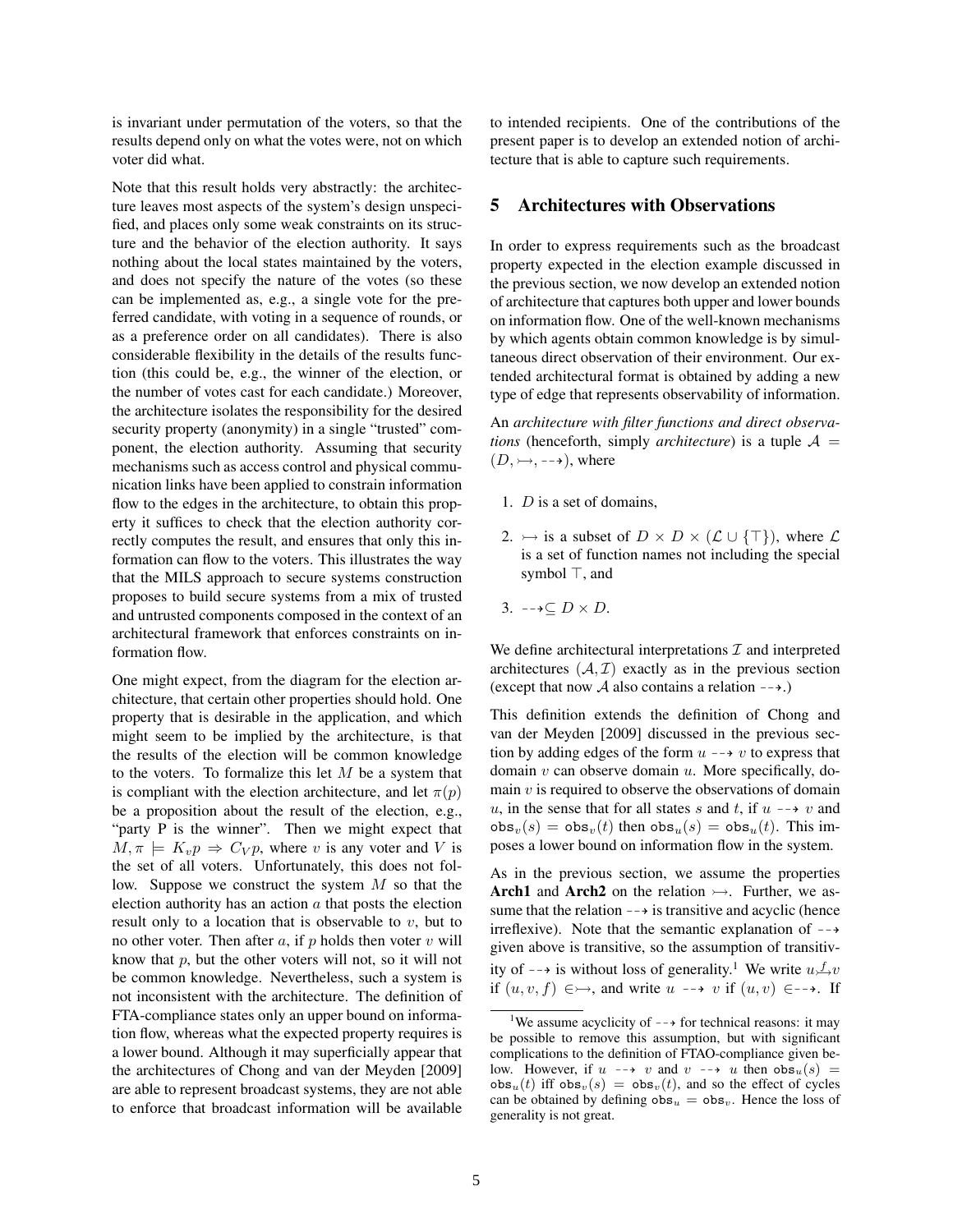there is no f such that  $u \to v$  then we write  $u \not\to v$ , and similarly write  $u \rightarrow v$  if not  $u \rightarrow v$ .

We define the semantics of an architecture with filter functions and direct observation by defining a function ftao<sub>u</sub>, and requiring that ftao<sub>u</sub> is the maximal information that  $u$  is allowed to learn given a particular execution of the system. We also impose the lower bound on information flow mentioned above. Function  $\text{ftao}_u$  is similar to  $fta<sub>u</sub>$ , but (in order to be compatible with the lower bound) also incorporates the observations of domains  $v$ such that  $v \rightarrow u$ . To define ftao<sub>u</sub>, we first define the *directly observable domains*  $DO(u) = \{v \mid v \rightarrow u\}$  to be the set of domains that  $u$  directly observes according to relation  $-\rightarrow$ . Note that  $u \notin DO(u)$ . Also, we define an operator + such that  $x + y = \epsilon$  if  $x = y = \epsilon$ , and  $x + y = (x, y)$  otherwise. For any sequence sequence  $\sigma$ we treat  $\sigma \epsilon$  as identical to  $\sigma$ .

Given architecture  $(D, \rightarrow, \rightarrow)$ , interpretation  $\mathcal{I} = (A, \text{dom}, I)$ , and machine M  $\langle S, s_0, A, \text{step}, \text{obs}, \text{dom} \rangle$ , the function ftao<sub>u</sub> is defined inductively by  $\text{ftao}_u(\epsilon) = \epsilon$ , and, for  $\alpha \in A^*$ and  $a \in A$ ,  $\text{ftao}_u(\alpha a) = \text{ftao}_u(\alpha)(x+y)$  where

$$
x = \begin{cases} \epsilon & \text{if $\text{dom}(a) \not\!\rightarrow\! u$} \\ (\text{ftao}_{\text{dom}(a)}(\alpha),a) & \text{if $\text{dom}(a) \relax\ldots\ldots u$} \\ \text{I}(f)(\alpha a) & \text{if $\text{dom}(a) \not\!\rightarrow\! u$} \end{cases}
$$

and

$$
y = \begin{cases} \epsilon & \text{if } \mathrm{obs}_{DO(u)}(\alpha a) = \\ & \mathrm{obs}_{DO(u)}(\alpha) \\ \mathrm{obs}_{DO(u)}(\alpha a) & \text{otherwise.} \end{cases}
$$

Intuitively,  $\text{ftao}_u(\alpha)$  represents the maximal information that domain  $u$  is permitted to have acquired after the sequence of actions  $\alpha$ . The value  $x + y$  represents the *new* information that u is permitted to acquire when the action  $\alpha$  is performed after sequence  $\alpha$ . The component  $x$  expresses that this includes the action  $a$  plus any information that dom(a) may have, if dom(a),  $\Box u$ , or that information filtered by the function  $I(f)$  if dom $(a) \nightharpoonup u$ . Moreover, the component  $y$  expresses that domain  $u$ is allowed to learn the observation of any domain in  $DO(u)$ , provided this differs from the previous observation. (As in the definition of  $view_u$ , we reduce stuttering observations to a single copy to model asynchrony.)

The following definition gives semantics to interpreted architectures by stating that the information possessed by u has an upper bound of  $\text{ftao}_u$  and a lower bound of the directly observable information. ("FTAO" is derived from *filtered transmission* of information about *actions* and *observations*.)

**Definition 2 (FTAO-compliance)** *Machine M is FTAO-compliant with interpreted architecture*  $\mathcal{AI} = (\mathcal{A}, \mathcal{I})$  where  $\mathcal{A} = (D, \rightarrow, \rightarrow)$  and  $I = (A, dom, I)$  *if it has the same components* D, A *and* dom*, and*

- *1. for all agents*  $u \in D$  *and all*  $\alpha, \alpha' \in A^*$ ,  $if$  ftao $_u(\alpha)$  = ftao $_u(\alpha')$  *then* obs $_u(\alpha)$  =  $\mathsf{obs}_u(\alpha')$ , and
- 2. for all agents  $u, v \in D$  and all  $s, t \in S$  if  $u \rightarrow v$ *and*  $obs_v(s) = obs_v(t)$  *then*  $obs_u(s) = obs_u(t)$ *.*

In the following sections, we give some examples of architectural specifications based on architectures with filter functions and direct observations, and show that these specifications suffice to establish interesting epistemic specifications.

#### 6 Example: Bulletin board

We begin with an example that shows that architectures with observations support the intuitions concerning broadcast discussed in Section 4.



Figure 3: Architecture BB

Figure 3 shows architecture BB, a bulletin board architecture for  $n$  agents. Each agent can send information to bulletin board BB, and directly observe BB. Thus, the architecture enforces that communication between agents must occur via the bulletin board. The bulletin board is a form of broadcast communication: announcements by one agent are observable by all agents.

Given two additional local assumptions about the behavior of the bulletin board, we can show that for distinct agents  $c$  and  $d$ , any  $c$ -local proposition that is known to  $d$  must also be known to everyone. Thus, the bulletin board architecture ensures that no agent has an unfair advantage over another agent: anything  $d$  can learn about  $c$ can also be learned by any other agent.

The first local assumption, BB1, guarantees that broadcast is not anonymous: any update to the bulletin board reveals the domain of the action that updated it.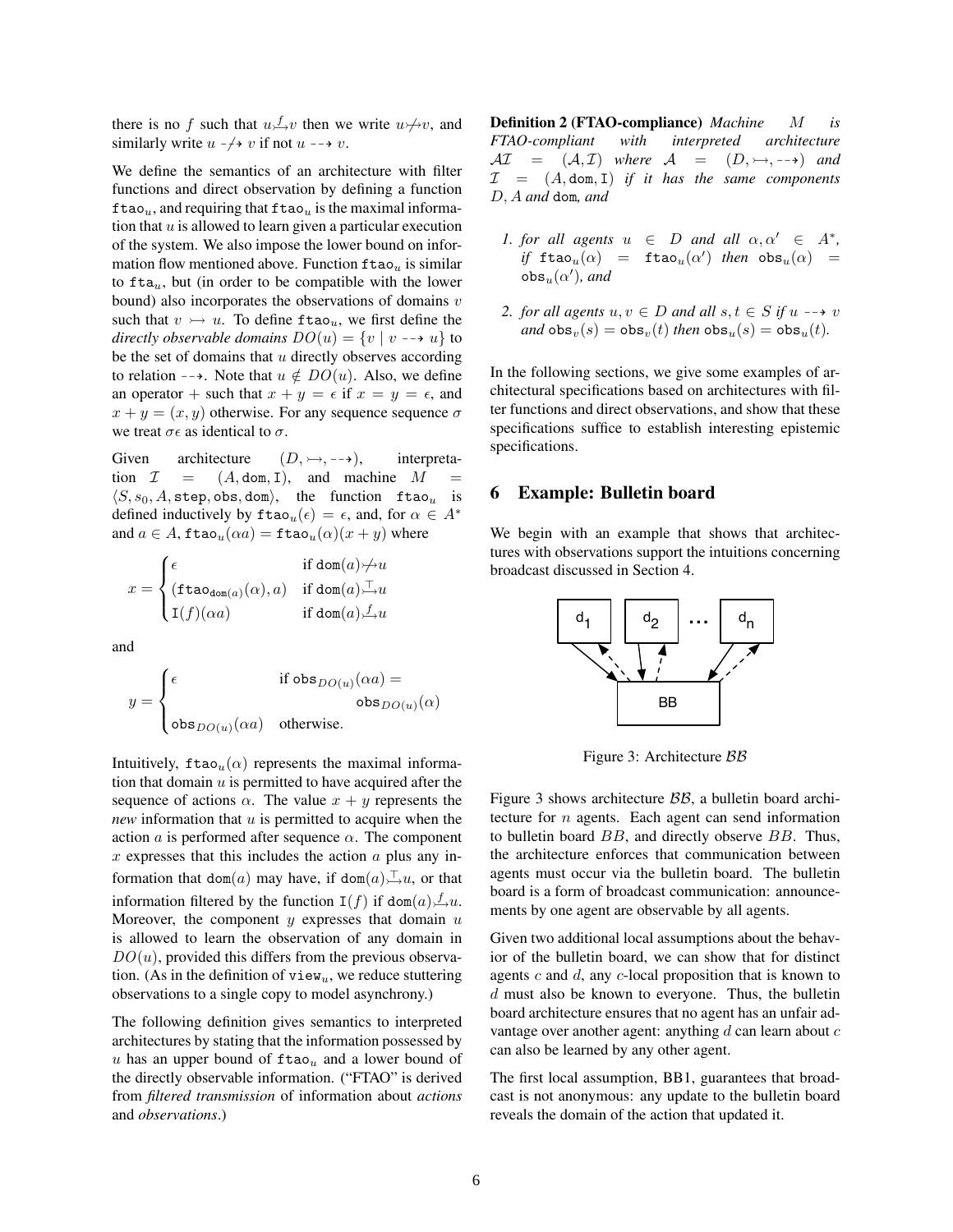**BB1.** For all  $\alpha, \beta \in A^*$  and  $a, b \in A$ , if  $\alpha$ bs $_{BB}(\alpha) =$  $obs_{BB}(\beta) \neq obs_{BB}(\beta b) = obs_{BB}(\alpha a)$  then  $dom(a) = dom(b).$ 

The second local assumption, BB2, ensures that the observable state of the bulletin board is a function of the previous observations of the bulletin board, and the current view of the poster. To state BB2, we first define  $seq(f, \alpha)$ , which, for any function f with domain  $A^*$ , and any  $\alpha \in A^*$ , is the sequence of output of f on successively longer prefixes of  $\alpha$ , with stuttering removed:  $seg(f, \epsilon) = f(\epsilon)$  and  $seq(f, \alpha a) = seq(f, \alpha) \circ f(\alpha a)$ .

**BB2.** For all  $\alpha, \beta \in A^*$ and  $a \in A$ , if  $seq(\mathsf{obs}_{BB}, \alpha)$  =  $seq(\mathsf{obs}_{BB}, \beta)$  and  $\mathsf{view}_{\mathsf{dom}(a)}(\alpha) = \mathsf{view}_{\mathsf{dom}(a)}(\beta)$  then  $obs_{BB}(\alpha a) = obs_{BB}(\beta a)$ .

The following theorem states that any bulletin board implementation  $M$  that satisfies the bulletin board architecture BB, and satisfies conditions BB1 and BB2, will not give any agent an unfair advantage over another: anything agent  $d$  can learn about agent  $c$  can be learned by everyone.

Theorem 1 *Let* M *be FTAO-compliant with interpreted architecture*  $\mathcal{AI} = (\mathcal{BB}, \mathcal{I})$  *where*  $\mathcal{I} = (A, \text{dom}, I)$ *, and satisfy conditions BB1 and BB2. For distinct agents*  $c, d \in D - \{BB\},$  if  $\pi(p)$  is a c-local proposition, then  $M, \pi \models K_d p \Rightarrow E_D p.$ 

Indeed, we can show that if agent  $c$  learns something about agent d, then it is common knowledge among all agents.

Theorem 2 *Let* M *be FTAO-compliant with interpreted architecture*  $\mathcal{AI} = (\mathcal{BB}, \mathcal{I})$  *where*  $\mathcal{I} = (A, \text{dom}, I)$ *, and satisfy conditions BB1 and BB2. Let*  $G = D - {BB}$ *. For distinct agents*  $c, d \in G$ , if  $\pi(p)$  *is a c-local proposition, then*  $M, \pi \models K_d p \Rightarrow C_G p$ .

## 7 Example: Auction

Figure 4 shows architecture  $AUC$ , an auction architecture for  $n$  bidders, auctioneer  $Aux$ , and bulletin board BB. As in bulletin board architecture BB, bidders directly observe bulletin board BB. Unlike BB, bidders do not send information directly to the bulletin board, but instead submit bids to the trusted auctioneer, who posts auction results to the bulletin board. Information sent by the auctioneer to the bulletin board is bounded by the filter function denoted by results.

Intuitively, the auctioneer  $Auc$  and bulletin board  $BB$ are the trusted components of the system. We specify



Figure 4: Architecture AUC

additional local constraints for these components. Their compliance with the following constraints might be assured by means of a careful verification of their implementations.

We refer to information sent from the auctioneer to the bulletin board as an *announcement*. We restrict our attention to interpretations  $\mathcal{I} = (A, \text{dom}, I)$  for  $\mathcal{AUC}$  that contain a distinguished announcement action ANN  $\in A_{Au}$ . Intuitively, ANN is the only action that can send information to the bulletin board. According to the architecture, the maximal information for an announcement is the result of the filter function  $I(results)$ . We assume that this function has the following properties:

- A1. Only the ANN action may send information to the bulletin board. If  $a \neq$  ANN then  $I(results)(\alpha a) =$  $\epsilon.$
- A2. Announcements depend only on the previous announcement, the individual behaviors of the bidders since the previous announcement (but not on their interleaving) and the action used to make the announcement. Let  $\alpha, \alpha' \in A^*$ , and let  $\beta, \beta' \in A - \{\text{ANN}\}.$  If  $I(results)(\alpha ANN) =$  $I(results)(\alpha'ANN)$  and  $\beta \restriction B_i = \beta' \restriction B_i$  for all  $i = 1 ... n$ , then  $I(results)(\alpha ANN\beta ANN)$  =  $I(results)(\alpha'ANN\beta'ANN).$
- A3. Announcements have the following *compensation* property: Let  $\alpha \in A^*$ , and let  $\beta, \beta' \in A - \{\text{ANN}\}.$  Let  $B_i, B_j$  and  $B_k$  be distinct bidders. If  $I(results)(\alpha ANN\beta ANN)$  =  $I(results)(\alpha ANN\beta'ANN)$  and  $\beta \restriction B_k = \beta' \restriction B_k$ then there exists sequence  $\beta'' \in (A_{B_1} \cup ... \cup A_{B_n})^*$ such that  $\beta''$  |  $B_i$  =  $\beta$  |  $B_i$  and  $\beta'' \restriction B_j = \beta' \restriction B_j$  and  $\text{I}(results)(\alpha \text{ANN}\beta \text{ANN}) =$  $I(results)(\alpha ANN\beta''ANN)$  =  $I(results)(\alpha ANN\beta'ANN).$

Constraints A1-A3 allows us to reason about the behavior of function results. Constraint A3 is the most complex, and it intuitively requires that any pair of behaviors of  $B_i$  and  $B_j$  that are each individually consistent with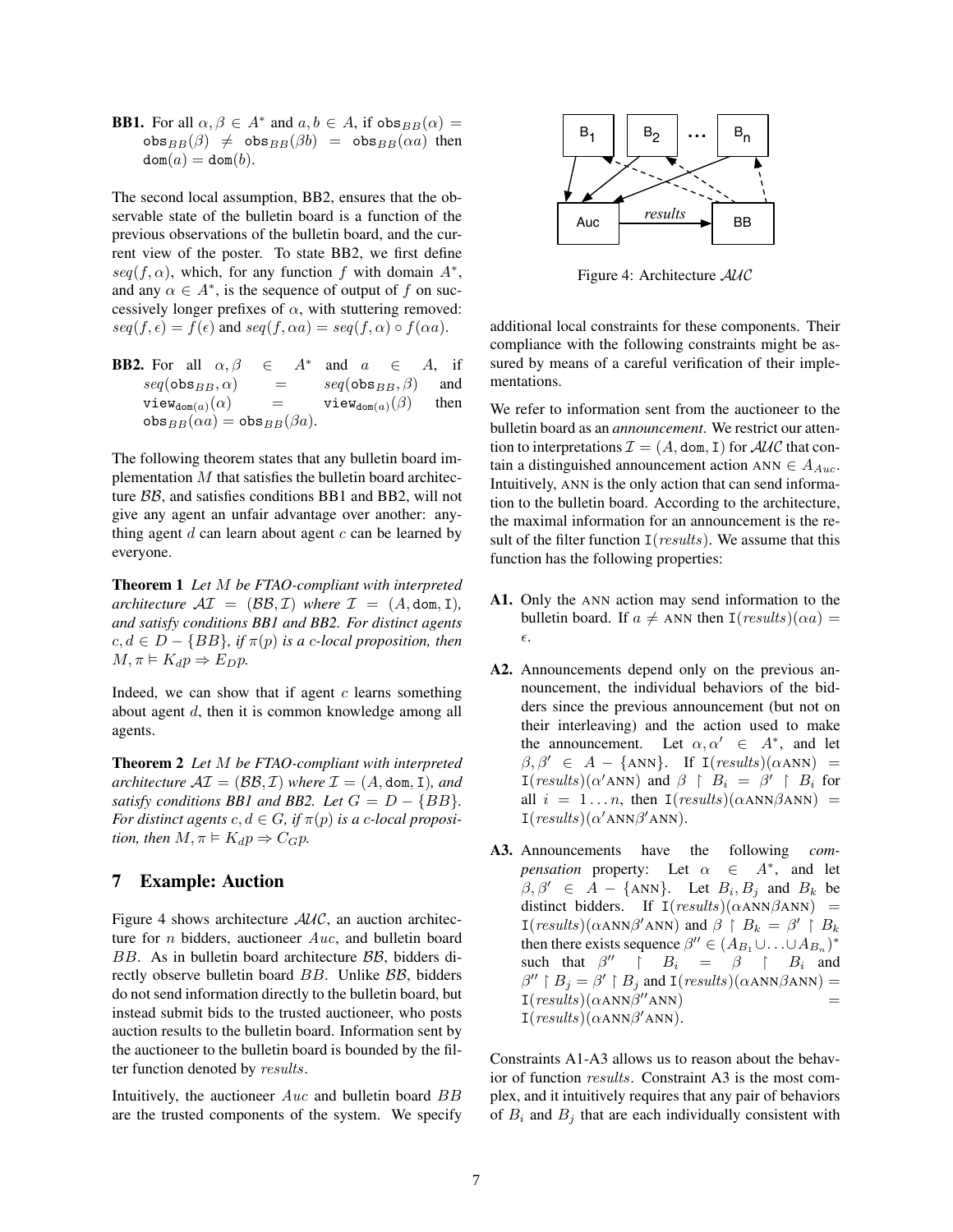a given behavior of  $B_k$  and a particular announcement, are jointly consistent with that announcement. There are several possible definitions for the function results that satisfy the constraints, such as a function that returns the maximum bid submitted since the last announcement, or a function that returns a list of the identity and bids of all bidders in decreasing order.

We also place local constraints on the bulletin board.

- BB1. Each auctioneer announcement affects the bulletin board. More precisely, for all  $\alpha \in A^*$ , we have  $obs_{BB}(\alpha ANN) \neq obs_{BB}(\alpha)$ .
- BB2. The bulletin board contains at least the most recent announcement of the auctioneer. If  $obs_{BB}(\alpha ANN)$  =  $obs_{BB}(\alpha'ANN)$ , then  $I(results)(\alpha ANN) = I(results)(\alpha'ANN).$

Various implementations of the bulletin board are compatible with these constraints. For example, the bulletin board may display the complete history of the auctioneer's announcements, or only the latest announcement plus the sequence number of that announcement, or the last k announcements plus their sequence numbers.

The auction architecture and the local constraints allow us to prove that in any implementation that satisfies the auction architecture and local constraints, no bidder gains an information advantage over other bidders: if bidder  $B_j$  learns something about bidder  $B_i$ , then it is common knowledge among all bidders.

Theorem 3 *Let machine* M *be FTAO-compliant with interpreted architecture*  $\mathcal{A}I = (\mathcal{A}U\mathcal{C}, \mathcal{I})$  *where*  $\mathcal{I} =$ (A, dom, I)*, and satisfy conditions A1–A3 and BB1–BB2.* Let  $B = \{B_1, \ldots, B_n\}$  *be the set of all bidders. For distinct bidders*  $B_i$  *and*  $B_j$  *if*  $\pi(p)$  *is a*  $B_i$ *-local proposition, then*  $M, \pi \models K_{B_i} p \Rightarrow C_B p$ .

If we make further assumptions about the homogeneity of bidders, and that auctioneer announcements do not reveal bidder identities, we can prove that AUC provides bidder anonymity.

B1. All bidders have the same set of actions. For any bidder  $B_i$ , the set of possible actions  $A_{B_i}$  is  $\{a^{B_i} \mid$  $a \in A_B$ , where  $A_B$  is the set of bidder actions.

We define a *bidder permutation* P as a permutation over the set of bidders  $B$ . Since all bidders have the same set of actions, we can apply a permutation P to sequence  $\alpha$ , written  $P(\alpha)$ . We define  $P(\epsilon) = \epsilon$ ,  $P(\alpha a) = P(\alpha)a$ if dom $(a) \notin B$ , and  $P(\alpha a^{B_i}) = P(\alpha)a^{P(B_i)}$  if  $a \in$  $A_B$ . We apply permutation P to proposition  $X \subseteq A^*$  by applying P to each sequence  $\alpha \in X$ :  $P(X) = \{P(\alpha) \mid$  $\alpha \in X$ . Intuitively, if X is a *u*-local proposition, for  $u \in B$ , then  $P(X)$  is a  $P(u)$ -local proposition. Using bidder permutations, we can state the local constraint that announcements do not depend on (and thus do not reveal) bidder identities.

A4. Announcements have the following *identityoblivious* property: For all bidder permutations P, and sequences  $\alpha$ , I(results)( $\alpha$ ) =  $\mathcal{I}(results)(P(\alpha)).$ 

Given these additional local constraints we can show that if  $B_i$  believes that some proposition X may be satisfied, then  $B_i$  also believes that  $P(X)$  may be satisfied, for bidder permutation P. For example, if Bill considers it possible that Bob bid \$10 and Bonnie bid \$20, then Bill considers it possible that Bonnie bid \$10 and Bob bid \$20.

Theorem 4 *Let system* M *be FTAO-compliant with interpreted architecture*  $\mathcal{A}I = (\mathcal{A}U\mathcal{C}, \mathcal{I})$  *where*  $I =$ (A, dom, I)*, and satisfy conditions A1–A4, BB1–BB2, and B1. Let* B<sup>i</sup> *be a bidder. For all bidder permutations P such that*  $P(B_i) = B_i$ *, if*  $\pi'(p) = P(\pi(p))$ *, and*  $M, \pi, \alpha \models \neg K_{B_i} \neg p$  then  $M, \pi', \alpha \models \neg K_{B_i} \neg p$ .

#### 8 Example: Observational barriers

Our last example is a general result that expresses a sense in which a group of domains can jointly function as an auditor of all information flows from one group of domains to another.

Let  $A = (D, \rightarrow, \rightarrow)$  be an architecture, and let  $U, V, G \subseteq D$ . Say that G is an *observational barrier* separating U from V in A if there exists a partition  $(L, R)$ of D, such that  $U \cup G \subseteq L$ , and  $V \subseteq R$ , there are no edges from  $R$  to  $L$ , and the only edges leading from  $L$  to  $R$  are observational edges leading from  $G$ . That is,

- for all domains  $u \in R$  and  $v \in L$ , we have  $u \nleftrightarrow v$ and  $u \nightharpoondown v$ , and
- for all domains  $u \in L$  and  $v \in R$ , we have  $u \nleftrightarrow v$ , and if  $u \dashrightarrow v$  then  $u \in G$ .

The following result states that if  $G$  is an observational barrier separating  $U$  from  $V$ , then if  $V$  has information about  $U$ , then that information is also available to  $G$ . This makes precise the sense in which  $G$  is able to audit information flowing from  $U$  to  $V$ .

**Theorem 5** Let  $\mathcal{AI} = (\mathcal{A}, \mathcal{I})$  be an interpreted archi*tecture and suppose that* G *is an observational barrier*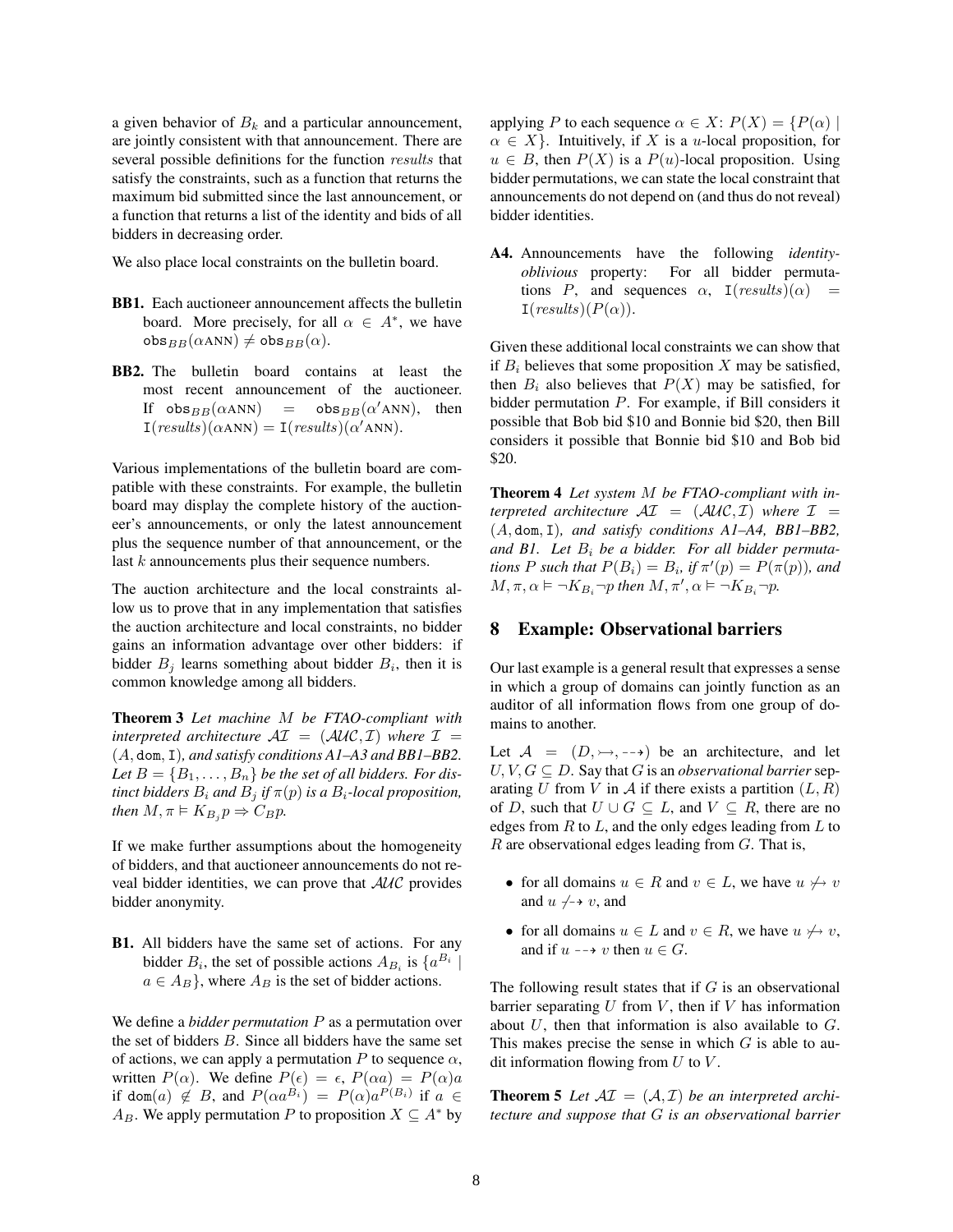

Figure 5: Observational barrier example

*separating* U *from* V *in* A*. Let* M *be FTAO-compliant with*  $\mathcal{A}I$ *. If*  $\pi(p)$  *is a U-action-local proposition then*  $M, \pi \models K_V p \Rightarrow K_G p.$ 

We remark that this result needs to be stated using group knowledge rather than distributed knowledge. Since  $\models$  $D_V \phi \Rightarrow K_V \phi$ , we also have  $M, \pi \models D_V p \Rightarrow K_G p$ . However, it is not necessarily the case that  $M, \pi$  $D_V p \Rightarrow D_G p$ . The reason has to do with the unsuitability of the notion of distributed knowledge for asynchronous settings: it is possible for  $V$  to have observed the ordering of changes to observations at  $G$ , where, because of asynchrony, this ordering is not distributed knowledge to G. This is illustrated in the following example.

Consider the architecture  $A$  and system  $M$  depicted in Figure 5. The architecture has four domains A, B, C, D. The system has states  $s_0 \dots s_3$ , with initial state  $s_0$ . We suppose that there are actions  $A = \{a, b\}$  with dom $(a)$  $dom(b) = A$ . The effect of an action is only depicted when it changes the state, e.g., we draw the edge corresponding to  $s_0 \cdot a = s_1$ , but omit the self-loop corresponding to  $s_1 \cdot a = s_1$ . Associated with each state s in the diagram is a tuple  $(x, y)$ , which is to be interpreted as giving the observation made by the agents B and C at that state. In particular,  $obs_B(s) = x$  and  $obs_C(s) = y$ . The observations of the other agents A and D are given as follows:  $obs_A(s) = 0$  and  $obs_D(s) = (obs_B(s), obs_C(s))$ for all states s. It is not difficult to check that M FTAOcomplies with A.

Suppose that we take  $U = \{A\}$ ,  $G = \{B, C\}$  and

 $V = \{D\}$  and let  $\pi(p) = \{a\}^+ b \{a, b\}^*$  be the proposition that there has been an occurrence of  $a$  and an occurrence of  $b$ , but with the first  $a$  preceding the first b. It is evident that  $G$  is an observational barrier separating U from V and that  $\pi(p)$  is U-action-local. We claim that  $M, \pi, ab \models D_V p \land \neg D_G p$ . For this, note that  $\text{view}_D(ab) = (0, 0) (1, 0) (1, 1)$ . Thus, any sequence  $\alpha$ such that view $D(ab) =$  view $D(a)$  must contain both an a before any  $b$  (to cause the observation  $(1, 0)$ ) and a subsequent b (to cause the observation  $(1, 1)$ ), hence  $M, \pi, \alpha \models p$ . This means that  $M, \pi, ab \models K_V p$ , or equivalently,  $M, \pi, ab \models D_V p$ , On the other hand, we have view $B(ab) = 01 =$  view $B(ba)$  and view $C(ab) =$  $01 = \mathtt{view}_C(ba)$ , so  $ab \approx_G^D ba$ . Since  $M, \pi, ba \not\models p$ , this means that  $M, \pi, ab \not\models D_Gp$ ,

Intuitively, in this example, B detects the first occurrence of  $a$  and C detects the first occurrence of  $b$ . Since D is able to synchronously observe everything that these agents observe, it knows the order of  $a$  and  $b$ . However, this is not distributed knowledge to B and C because the semantics of distributed knowledge does not combine their information until after the run is complete, and the ordering information is, because of asynchrony, lost from the views of both agents. Similar issues with distributed knowledge in asynchronous settings are discussed have been noted previously [Moses and Bloom, 1994; van der Meyden, 2008].

## 9 Conclusion

We have introduced a new type of specification of the architecture of a multi-agent system, that enables upper bounds on causal effects and lower bounds on observed information to be expressed. We have given this type of specification a formal semantics that extends previous ideas from the literature on computer security. Using this specification format, we have shown by a number of examples that it is possible to derive security properties stated in epistemic logic from highly abstract assumptions that concern the architectural structure of a system and the behavior of certain *trusted components*, even when other components have unknown behavior. These results contribute to the formal foundations of the MILS vision that secure systems can be constructed by composition of trusted and untrusted components in the context of a specific architectural structure.

The term "agent architecture" is much used in work on intelligent agents and multi-agent systems; this area is surveyed in Wooldridge and Jennings [1994]. The emphasis in this literature is on systems built on some form of Artificial Intelligence capability. Many specific agent-oriented architectures have been proposed. Generally, these concern a much more concrete notion of ar